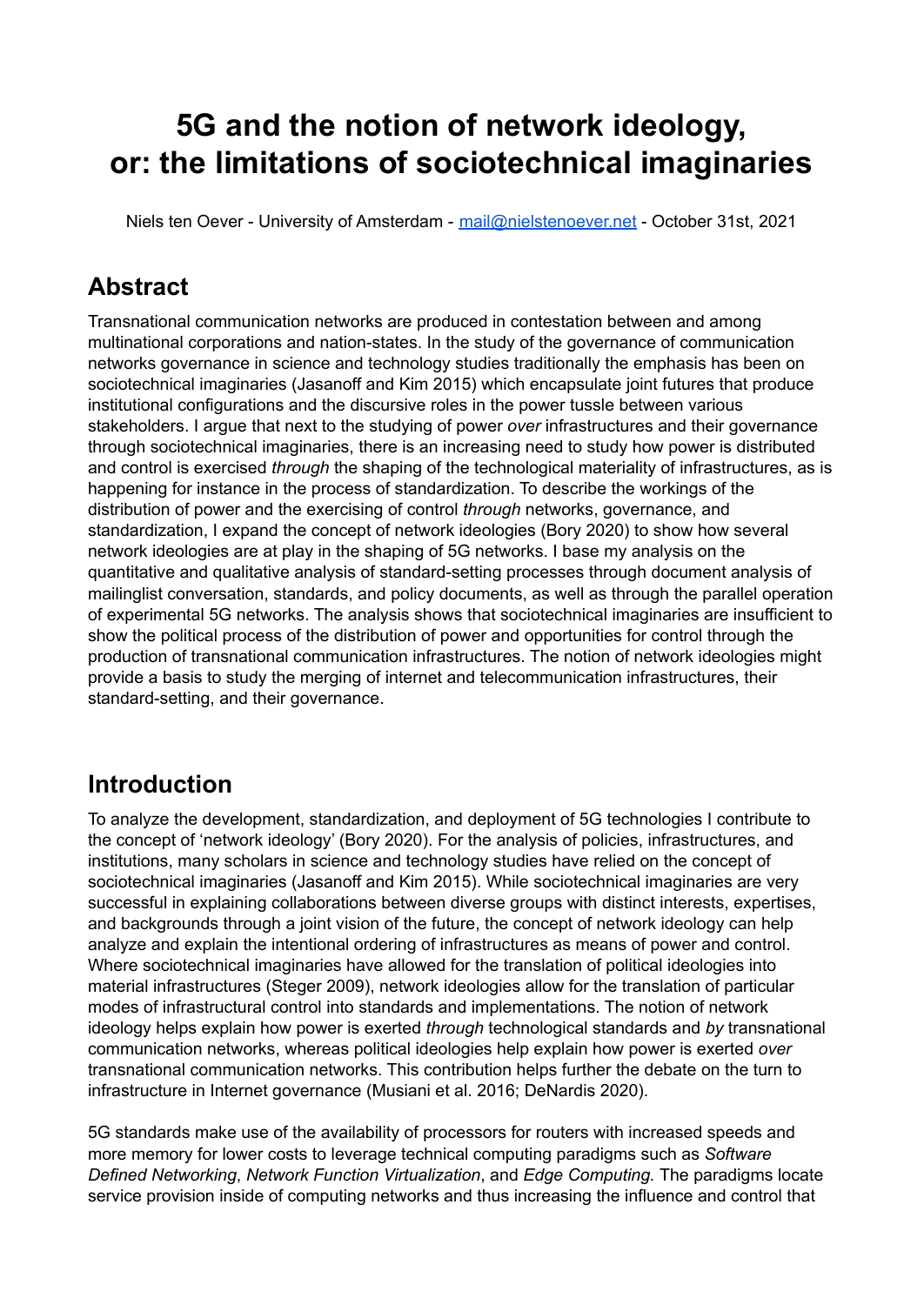can be exerted through these networks. In governance bodies and standards development organizations such as the 3<sup>rd</sup> Generation Project Partnership (3GPP) and the International Telecommunications Union (ITU), this has led to the request for minimal networking requirements by a wide range of actors, ranging from law enforcement agencies to car manufacturers and Internet of Things equipment providers. Whereas in the Internet standards development this could lead to the development of a consensus through productive contestation (ten Oever 2018), in the case of 5G nearly all requirements seem to be addressed in the standards. I argue this can be attributed to an underlying network ideology that locates control over end-user devices inside the network, with network operators and aligned service providers.

I will first provide an overview of the methods I used to operationalize this research, after which I will provide a brief overview of the literature on sociotechnical imaginaries, the governance of communication networks, standardization, and power and the role of various stakeholders. After that, I will provide an analysis of the standardization and development of 5G and its projected functionality, its sociotechnical imaginary, and provide an overview of how the techno-material properties of 5G are being shaped through various network ideologies. Finally, I will provide some reflections on the impact this might have on the studies of transnational communication networks.

## **Methods**

For this paper, I engaged in code ethnography of open source 5G implementations through the parallel deployment of experimental telecommunications networks in an act of transgressive infrastructuring (Wagenknecht and Korn 2016). Next to that, I engaged in statistical, discourse, and network analysis of 5G standards and mailinglist conversations and participant observation in the main standards body that is responsible for the development of 5G, the Third Generation Protocol Partnership (3GPP). Finally, I engaged in quasi-structured interviews with engineers that develop and deploy telecommunication standards. The combination of these methods allows me to gain insights into the workings of 5G infrastructure production and the motives, interests, and approaches of the engaged stakeholders.

## **Literature Review**

### **Sociotechnical imaginaries**

The concept of sociotechnical imaginaries - the combination of visions, symbols, and futures that exist in groups and society that guide the co-creation of knowledge, technology, policies, and institutions - as developed by Jasanoff and Kim (2015), has become a central notion in science and technology studies. It helps to explain processes of co-production of technology among heterogeneous groups with distinct interests, knowledges, and practices (Jasanoff 2004). It sheds a light on the processes of technology production, and the role of institutions in this, but particularly centering the role of communities, sense-making, and world-building in the production of technology. The notion of sociotechnical imaginaries furthered the work of infrastructure studies (Star and Ruhleder 1994; Star 1999; Lampland and Star 2008; Bowker et al. 2010), a field that theorizes and uncovers how power and control is an inherent part of the production, maintenance, and usage of infrastructures.

Jasanoff and Kim write that sociotechnical imaginaries are 'collectively held, institutionally stabilized, and publicly performed visions of desirable futures, animated by shared understandings of forms of social life and social order attainable through, and supportive of, advances in science and technology' (2015, 6). But if one looks closely at processes through which infrastructures are produced, these visions often turn out to be '[m]yths [that] are important for what they reveal (including a genuine desire for community and democracy) and for what they conceal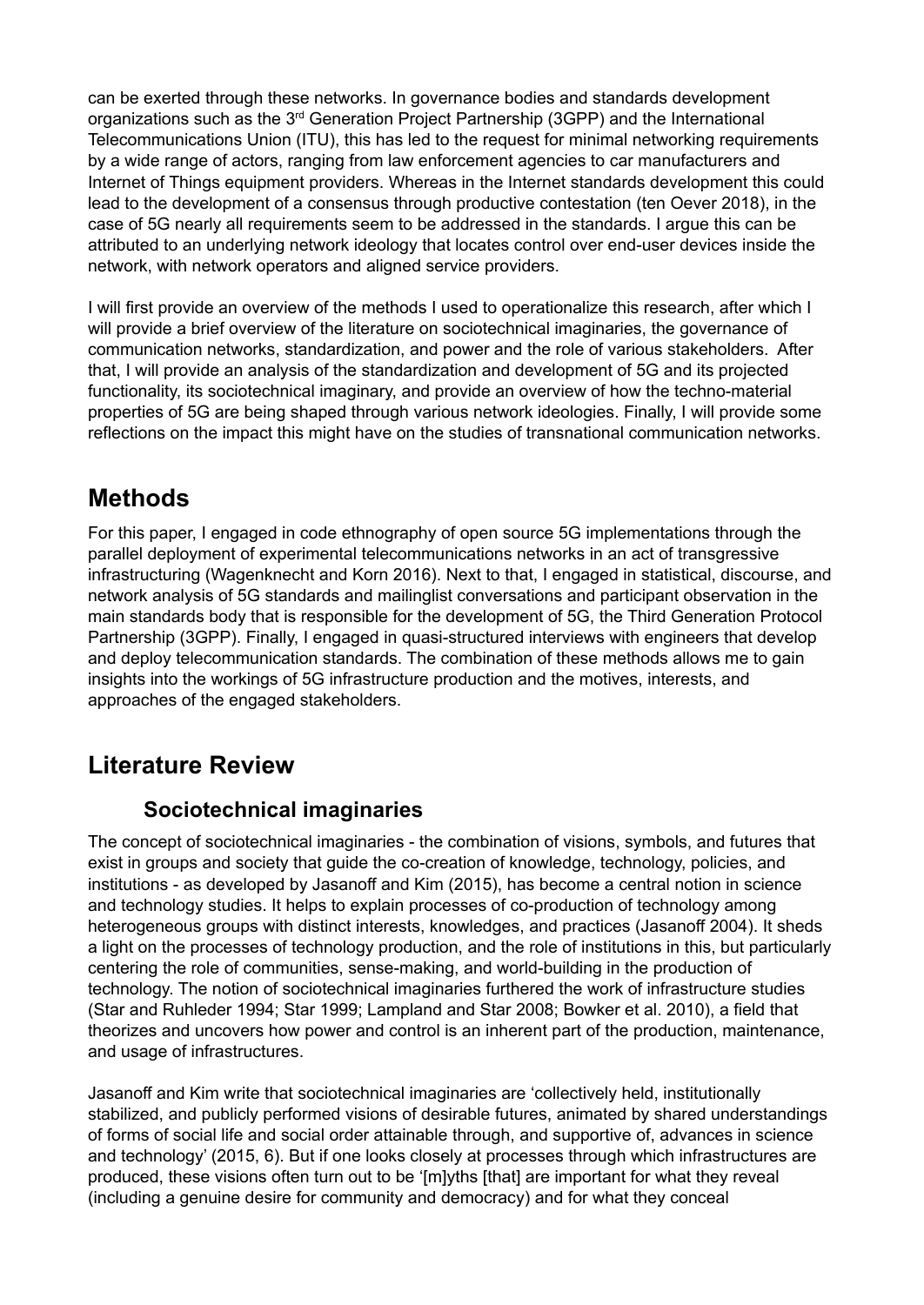(including the growing concentration of communication power in a handful of transnational media businesses)' (Mosco 2005, 19).

Sociotechnical imaginaries are commonly found and used within the analysis of communication infrastructures, starting with the telegraph, but similarly with the radio, telephone, television, mobile telephony, and the Internet. Whereas the technological sublime is a feature of sociotechnical infrastructures that depict them as an inherent part of a solution to social problems (Marx 1956; Nye 1996), sociotechnical imaginaries help describe how the sublime is leveraged to produce and implement an infrastructure by building social, political, legal, and economic support. Examples of this are the electronic superhighway metaphor – which helped garner political, economic, and popular support for the Internet (Abbate 1999). However, as Julie Cohen highlight, the electronic superhighway metaphor has been replaced with the image of the cloud. While this might seem innocuous, the imaginary of the electronic superhighway implied that there are rules and regulations that the internet should be bound to in a way that the cloud does not (Cohen 2019). A cloud is ephemeral and cannot really be caught, and therefore escapes regulation. Cohen describes this as 'deep capture strategies are concerned not only with results in particular cases but also with crafting and reinforcing master narratives that become deeply internalized, and they do not target only regulators but also cultural influencers, public intellectuals, and academic thought leaders.' (Cohen 2019, 105).

Could it be that sociotechnical imaginaries play an extensive role in 'how technologies are marketed, used, made sense of, and integrated into people's lives' (Sturken, Thomas, and Ball-Rokeach 2004, 3), but a rather limited role in the *material production* of technologies, for instance through standardization? If true, the production of technologies and the gathering of support for their acceptance and integration would occur simultaneous but not in parallel, meaning that sociotechnical imaginaries serve to legitimize a particular infrastructure, technology, or governance regime (ten Oever 2021c) whereas the material production of the infrastructure, technology or governance regime happens through other means (ten Oever 2021b). I will argue that the material production of communication infrastructures is led by network ideologies (Bory 2020) that get translated into infrastructural norms (ten Oever 2021b).

### **Infrastructure, Standards, and Power**

Standardization is a point of convergence in the process of contestation about the shaping of the material technologies that underpin infrastructures. If 'changes to the globalising world are being written, not in the language of law and diplomacy, but rather in the language of infrastructure' (Easterling 2014, 11), then standards are the grammar of this language. Within science and technology studies and connected fields, excellent scholars have studied standards and their relation to power (Lampland and Star 2008; Abbate 1999; DeNardis 2009; Rogers and Eden 2017). They have shown how power and standards are entangled and interrelated but have not provided a theory for how it is exercised.

Aside from science and technology studies, the studying of telecommunication standards and standard-setting largely takes place within the fields of history of technology, economics, and law. The debate within this literature foreground the workings of network externalities (Katz and Shapiro 1985; Ankney and Hidding 2005), patents (Baron, Blind, and Pohlmann 2011; Bekkers et al. 2012), standard essential patents,(Pohlmann, Neuhäusler, and Blind 2016; Baron and Pohlmann 2018), and path dependencies (Barnes, Gartland, and Stack 2004; Shin, Kim, and Hwang 2015) in standard setting. These studies focus on how actors in standard-setting behave (Teubner, Henkel, and Bekkers 2021), and what makes standards succeed, and what makes them fail (Cargill 2011). These studies provide a tremendously useful insight into the motivations and behavior of actors in standard-setting but provide relatively little insight into the societal impact and participation outside of the industry. Some scholars argue that standards are not just a public good, but that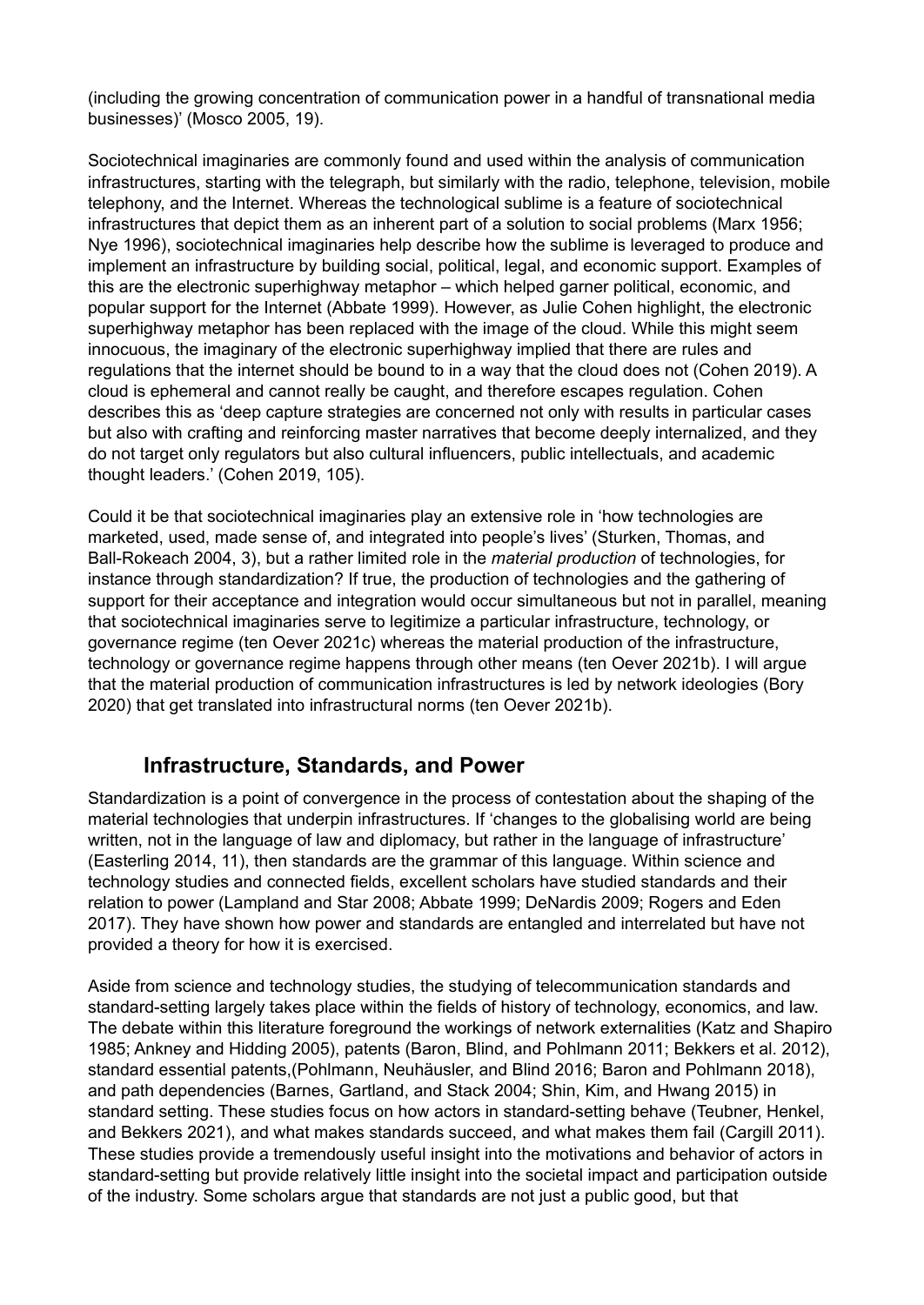standard-setting is essentially the work of a global social movement (Yates and Murphy 2019). Other strains of research have investigated how users can be integrated into standard-setting processes (Jakobs, Procter, and Williams 1996; Jakobs 2000), how user interests can be prioritized in standards-setting (Nottingham 2020), and how end-user rights advocates sought to participate in standard-setting processes (Morris and Davidson 2003; Castka and Balzarova 2008; Balzarova and Castka 2012, 29000; Cath 2021). However, the conclusion of most of these researchers is that there is little to no place for users or civil society in modern standards-setting if is not in the direct interest of the industry stakeholders (ten Oever 2021b). Whereas matters of the societal implication of standardization and infrastructures have been a core part of standardization literature (Yates and Murphy 2019), telecommunications, and internet standardization discussions (Braman 2011; 2012), these matters of public interest are *intentionally* not structurally considered in standardization (Carr 2015; Harcourt, Christou, and Simpson 2020).

The media scholar Alexander Galloway mainstreamed the idea that the founding principle of the Internet is not freedom but control. He argued that control was exercised in this distributed architecture was exercised through protocols (Galloway 2006). Especially in a world where geopolitical tensions are rising and policymaking in global governance bodies is grinding to a halt, telecommunications infrastructure and its standardization form a welcome alternative. Especially since the standard-setting of transnational information networks has been cast as de-politicized through a veneer of open consensus-based standard-setting (Russell 2014), but practically this translates into a limited role of the state and civil society (Carr 2015), and a predominant role of transnational corporations. This practically makes internet governance and transnational communication standard-setting an exercise in bottom-up industry self-regulation (Sowell 2012).

For the corporations involved in designing, standardizing, and maintaining transnational communication networks and the services that run over them, extracting data from end-users and exercising control over data streams is what the network is optimized for (Easterling 2014; Cohen 2019; Powell 2021). The internet architecture is continuously shaped in the contention between parties that are interested in control over these data streams. An example of this is the deployment of encryption in the latest Internet transport protocol QUIC, which is used by content providers to ensure that network operators have access to as little data and metadata as possible. This reinforces the position of consolidated content providers, such as that of the developer of this protocol, Google (ten Oever 2021c).

### **The Return of the State?**

The Internet governance scholar Jeanette Hofmann (Hofmann 2005) differentiates three phases of internet governance. A first phase of technical coordination, a second phase of self-regulation, and a third phase in which the state reasserts itself in internet governance. I want to contend with this view because the state has never been structurally gone from the governance of transnational communication networks. It was the telegraph network that changed the British empire from a colonial power to an imperial power (Cowhey 1990) by integrating an immense geographical space through the speed of near-instant communication. Equally, one of the most influential (and most-funded) predecessors of the internet, the ARPANET, was developed by the United State government in response to the launch of the Sputnik satellite by the Soviet Union (Abbate 1999).

The influencing of standard-setting by the introduction of vulnerabilities in the Internet architecture by the United States National Security Agency, disclosed by Edward Snowden, is merely one example of continued engagement by states in Internet standardization (Rogers and Eden 2017). The book edited by Haggart et al (2021) highlights the return of the state in international policymaking, and the book edited by Musiani et al (2016) shows the turn of the state to internet infrastructure for governance and policy goals. While there has been significant attention to the political economy of the production of transnational communication networks (Powers and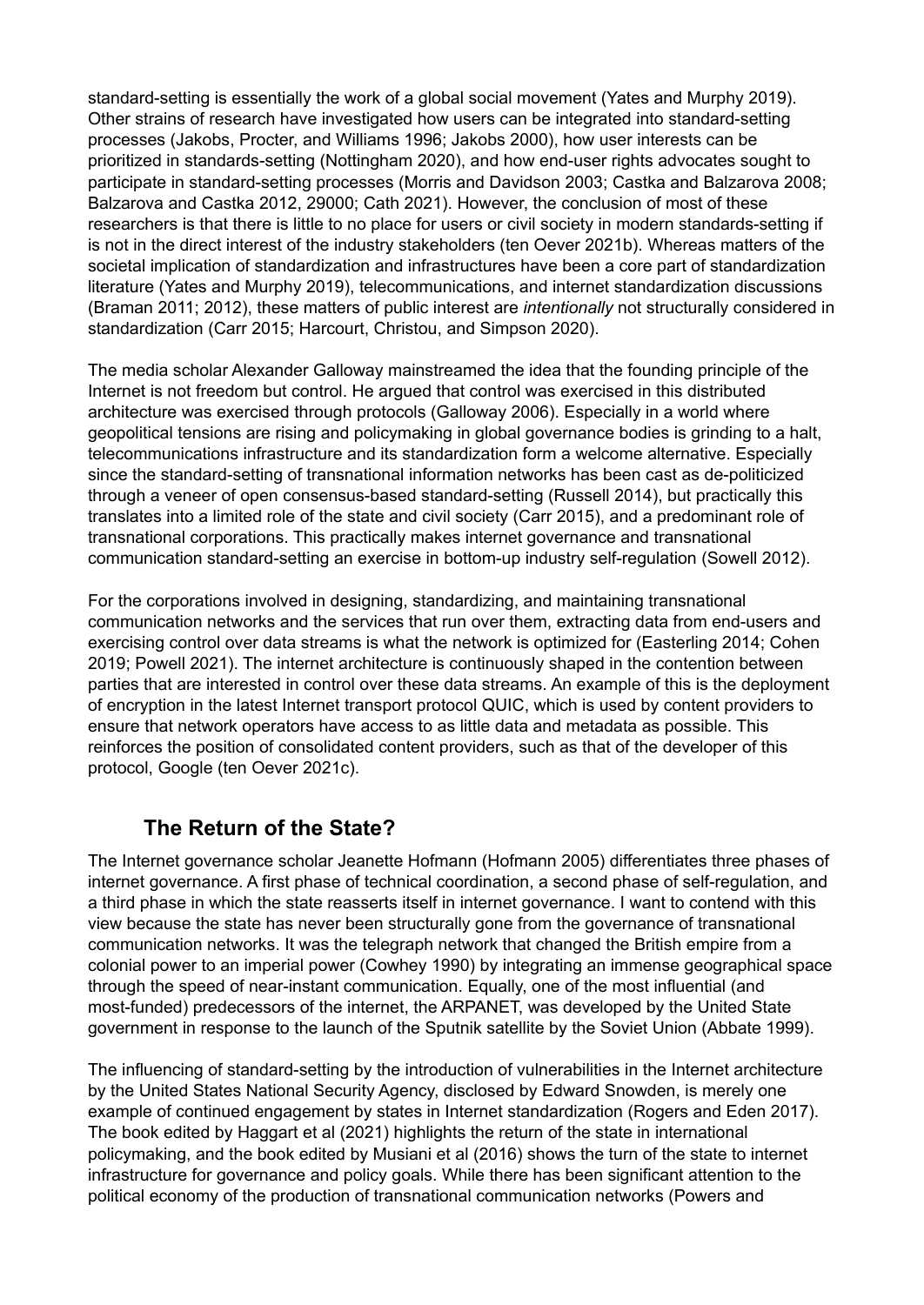Jablonski 2015; Hong 2017; Winseck 2017; 2019; Zajácz 2019; Cohen 2019), the production and reconfiguration of institutional arrangement for these networks (Drake 2000; Mueller 2002; 2010; Cath 2021), and the economic drivers and interests in ICT standard-setting (Pohlmann 2014; Shin, Kim, and Hwang 2015; Ermoshina and Musiani 2019; Baron and Kanevskaia 2021) there is a gap in the literature where it comes to the inscription of particular network ideologies (Bory 2020) in communication architectures through standard-setting, or as Julie Cohen calls it: 'the exercise of network-and-standard-based governance authority' (2019).

## **Analysis**

### **International Mobile Telephony Standards in the International Telecommunications Union**

The invention of the first two generations of mobile networks led to competing uninteroperable standards, namely GSM, produced by the European Groupe de Travail Spécial pour les Service Mobiles and the standard Code Division Multiple Access developed by the North-American Qualcomm. Both these standards gained popularity outside of the respective origin geography, and thus standardization in a body that covered more than Europe or the United States was needed. This role was taken up in part by the International Telecommunication Union (ITU), which developed the requirements needed for what would become the third generation of mobile networks, 3G for short. These requirements were summarized in the International Mobile Telecommunications 2000 standard, or IMT-2000.

Based on the requirements of the ITU, manufacturers engage in the production of technology and technology specifications that live up to the requirements. Once this is done, the ITU assesses whether these technologies deliver on their promises, and subsequently, these technologies and specifications become part of the standard. This is what happened with technologies for 3G (under the ITU IMT-2000 standard), 4G (under the ITU IMT Advanced standard), and this is what is expected to happen for 5G (under the ITU IMT-2020 standard). However, this has not happened yet.

Preceding 3G there was strong competition between various implementations of standards, but the industry consortium that encapsulated telecommunications standards organizations from Japan, the United States, China, Europe, India, and Korea is now producing practically all standards for mobile telephony. This consortium is called the 3rd Generation Partnership Project (3GPP). Qualcomm sought to establish the 3rd Generation Partnership Project 2 (3GPP2), but this has only been able to produce standards that have been recognized by the ITU for 3G (namely the CDMA2000 standard). There is one other body that produced specifications that live up to the ITU standards, and this is the Institute for Electrical and Electronic Engineers (IEEE), but their WiMAX standards mostly focus on long-distance WiFi connections that are not produced for mobile phones.

### **5G's sociotechnical imaginary**

In the information, marketing, and communication material on 5G provided by the 3GPP and those engaged in the standardization of 5G three main points are communicated every time: 5G will provide (1) higher bandwidths at (2) lower latency for (3) more devices. In other words, 5G networks will be faster, better, bigger, and more. But at the same time, 5G is positioned as the logical successor to 4G networks, which will be produced by the same (or similar) phone and equipment manufacturers and the networks will be operated by familiar telecommunications providers.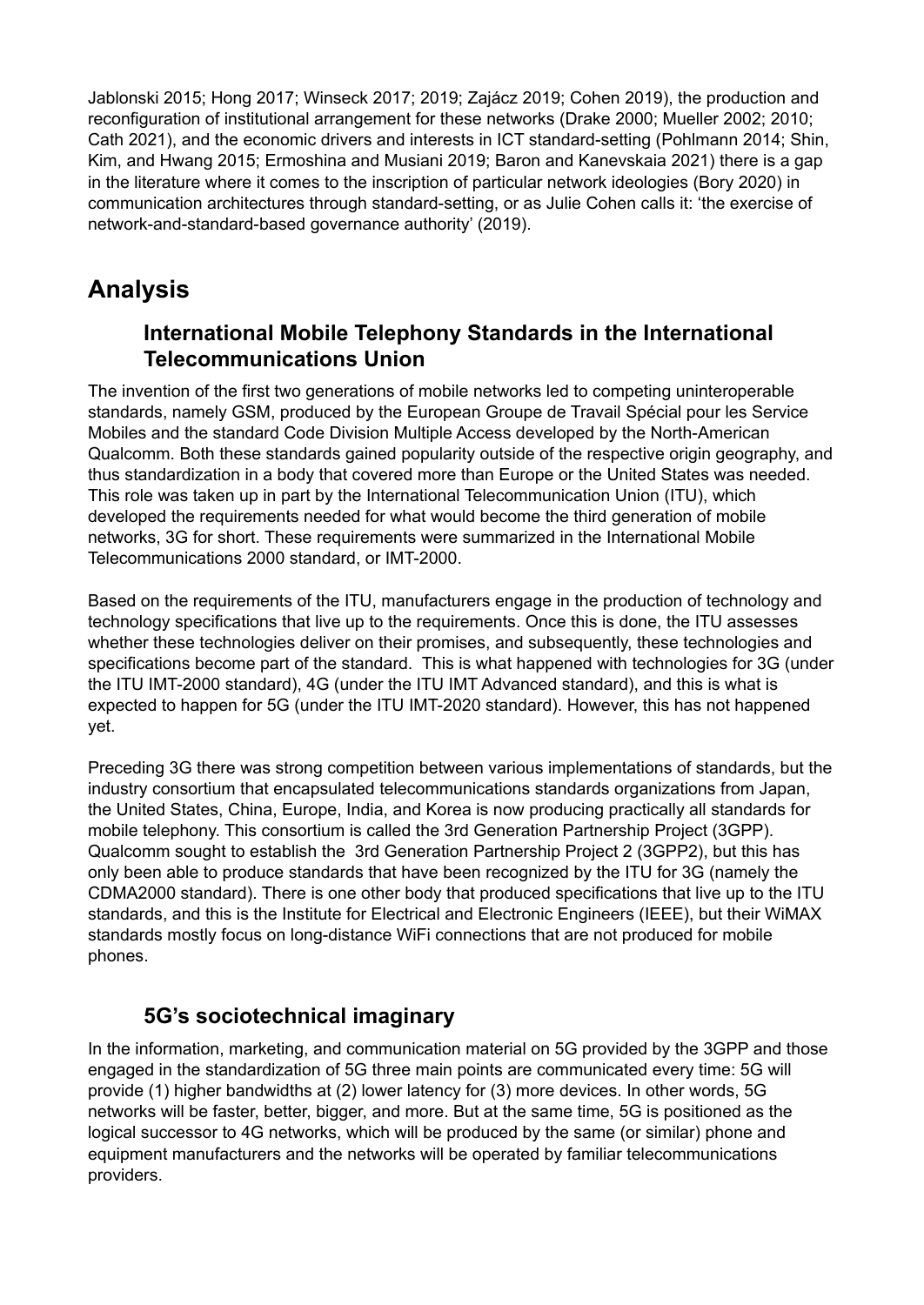In the sociotechnical imaginary of 5G there is an inherent friction between the claims it makes: is it an evolution or a revolution? Will it simply be like 4G, but a tad bit better, or will it power smart cities, create 'new immersive experiences' ? There answer to this question might be simpler than one would expect: we do not know yet, because 5G has not yet been standardized or implemented. And the candidate standard for 5G, as it is currently being developed in the 3GPP, is by no means uniform or monolithic. The 5G is a complex combination of standards (some of which have not been finalized yet) that can be implemented in modular manners, resulting in heterogeneous networks with varying functionalities.

5G can be implemented to power smart cities, or 5G implementations could be run by private actors in 'Industrial Internet of Things'-settings to network production lines and factories with high timing precision and control systems (Rendón Schneir et al. 2018). But these things do not come without cost. To deliver on the high bandwidth and low latency promises of 5G, the use of higher frequencies than currently are allocated to private mobile communication networks are needed, namely in the mid-band (3.4 - 4.5 GHz) and high-band (24GHz and up) frequencies. A consequence of the use of these frequencies is that signals will travel less far and have a limited penetration rate through for instance walls, trees, and will suffer more from interference from other signals. To establish coverage for this network new and more antenna's will need to be deployed, leading to an increase in devices and energy consumption, as well as usage of spectrum by large telecommunication providers. This

### **5G network ideologies**

#### **The rise of a sensor network and the end of end-to-end**

The development of 5G networks heralds a significant change in the topology of communication architectures. The rise of the Internet model was characterized by the introduction of a dumb network with smart edges (Abbate 1999; Zittrain 2008; Clark 2018) in which it was the sole role of the network was to route data, and for connections to be initiated by the end-nodes, where processes and innovation would take place (Internet Architecture Board 1996). The introduction of this model was a direct response to the preceding telecommunications model in which the end-nodes were dumb (think of a phone with a rotary dial) and the network was (relatively) smart. Or at least smart enough to limit the smartness of the end-nodes (Russell 2014).

The rise of 5G fits in a model in which the network can service more devices than ever, but these devices are not the room-filling computing devices from the 1970s, nor the size of smartphones, but rather take the shape of video cameras, smartwatches, vibration sensors, and traffic lights. For the longest time, it was expected that at least one end of a connection between two end-hosts on a communication between was connected with an end-user. But this is less and less the case. This is a process that Galloway, Thacker, and Wark theorize as the excommunication of the user (2013). Where the term 'user' was already a rather one-dimensional understanding of a human in relation to computing networks (Satchell and Dourish 2009), in the network ideology of the Internet of Things (IoT), as popularized by IBM (Powell 2021) the user has less and less control over communication infrastructures. This results in humans being configured through their computational context through infrastructures in smart cities, instead of controlling these infrastructures themselves (Mosco 2019). The infrastructures are thus, in short, producing the user. The sensory feedback loop between sensors, users, servers, screens, and urban devices produces an image of a fully programmable infrastructure that is programmable, adjustable, and optimizable, except for the subject that is being optimized (Gurses and Van Hoboken 2017; Powell 2021). The excommunication of the user in 5G enabled networks reveals the optimization of communication networks for data extraction and the creation of a data proletariat.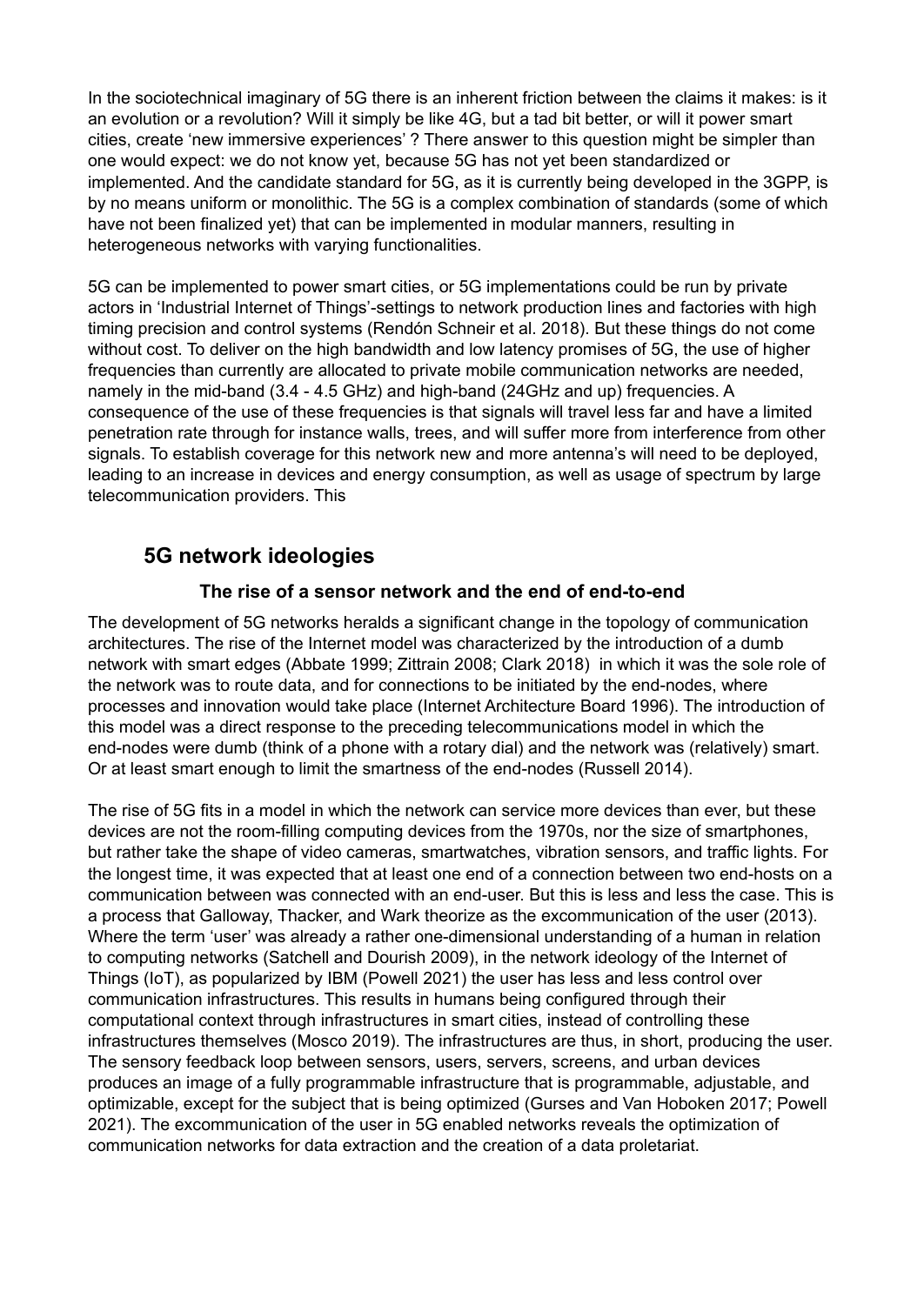#### **The 'telecomification' of the Internet, or: back to the future**

Since 4G all traffic in mobile networks is using the Internet Protocol (IP). This removed the theoretical and practical difference between Internet Service Providers (ISPs) and Mobile Network Operators (MNOs). Next to that, all across the world, independent ISPs have been acquired through mergers and acquisitions by the telecommunication industry, leading to the overall oligopolization of MNOs (Warf 2007; Genakos, Valletti, and Verboven 2018). This makes MNOs the main providers for wired internet connections to homes and businesses. In the near future this might mean that copper networks might not be replaced with fiber to the home (FTTH), devices in the home might directly be connected to 5G networks (Knieps and Stocker 2019). Where a home router provides an opportunity for users to deploy firewalls, manage, and administer traffic, and provide a certain level of anonymity among family members, direct connections to networks provided by MNOs will provide the network operator with a lot of information about individual users. Especially since with new antenna technology and lower latency, the location and position of devices can be monitored in far greater detail with 5G networks. This means that MNOs will have a lot of data and control over end-user connectivity. Add to this is the introduction of so-called embedded SIM-cards, or e-SIMs. Meaning that devices can remotely be connected to telecommunication networks through software-based programmable identifiers. This is transforming the cloud into a fog that makes it impossible to see whether, how, and to whom devices are connected. This transformation makes communication infrastructures omnipresent and invisible at the same time, practically blackboxing the foundation to information societies.

#### **The 'internetification' of telecoms, or: the collapsing of the stack**

The integration of the internet with telecommunication networks is working both ways. Whereas previous telecommunication networks generally were provided through an integrated stack that was offered by one provider, in 5G the network consists of many interoperable microservices. This microservice architecture makes it possible for parts of the network to be offered by different providers. This fits within the trend of financialization where MNOs are practically being hollowed out, and the running of the network is being outsourced to equipment providers (Hubert 2020). The presence of these microservices makes it also possible to place more content caching services in the network, a move that has been popularized by Content Distribution Networks (CDNs) (ten Oever 2021a). CDNs provide, such as Akamai, NetApp, and Cloudflare, provide for services that make content available closer to users by using content caches in edge networks. This decreases the amount of transit traffic because content gets distributed to regional or local caches, and from there gets requested by users near the cache. With the rise of 5G networks and the emergence of oligopolies at the edge of the network that has been described in the previous section, there is no cache that can be brought closer to users than through 5G networks. This means that not just the latency of the network is low but also the length of the path that the data needs to travel is very short. Which leads to very short response times. This is a popular approach to bringing traffic faster to users than competitors and thus moving around net neutrality legislation.

Facebook, the company that is known for its social media network, has funded the development of Magma, which describes itself as 'an open source platform for building carrier-grade networks<sup>1</sup> by developing and providing both hardware<sup>2</sup> and software<sup>3</sup> for running 3GPP compliant 5G networks. Facebook subsequently also provides a hosted environment to manage mobile these mobile networks<sup>4</sup>. The cross-stack integration here seems clear, Facebook is seeking to stimulate a telecommunication market in areas whether there is no connection yet. By providing this connectivity, and backhaul through submarine cables that they are investing in as well, it will be

<https://www.magmacore.org/> accessed on October 30, 2021

<https://freedomfi.com/> accessed on October 30, 2021

<sup>&</sup>lt;sup>3</sup> <https://github.com/magma/magma> accessed on October 30, 2021

<sup>&</sup>lt;sup>4</sup> <https://freedomfi.com/> accessed on October 30, 2021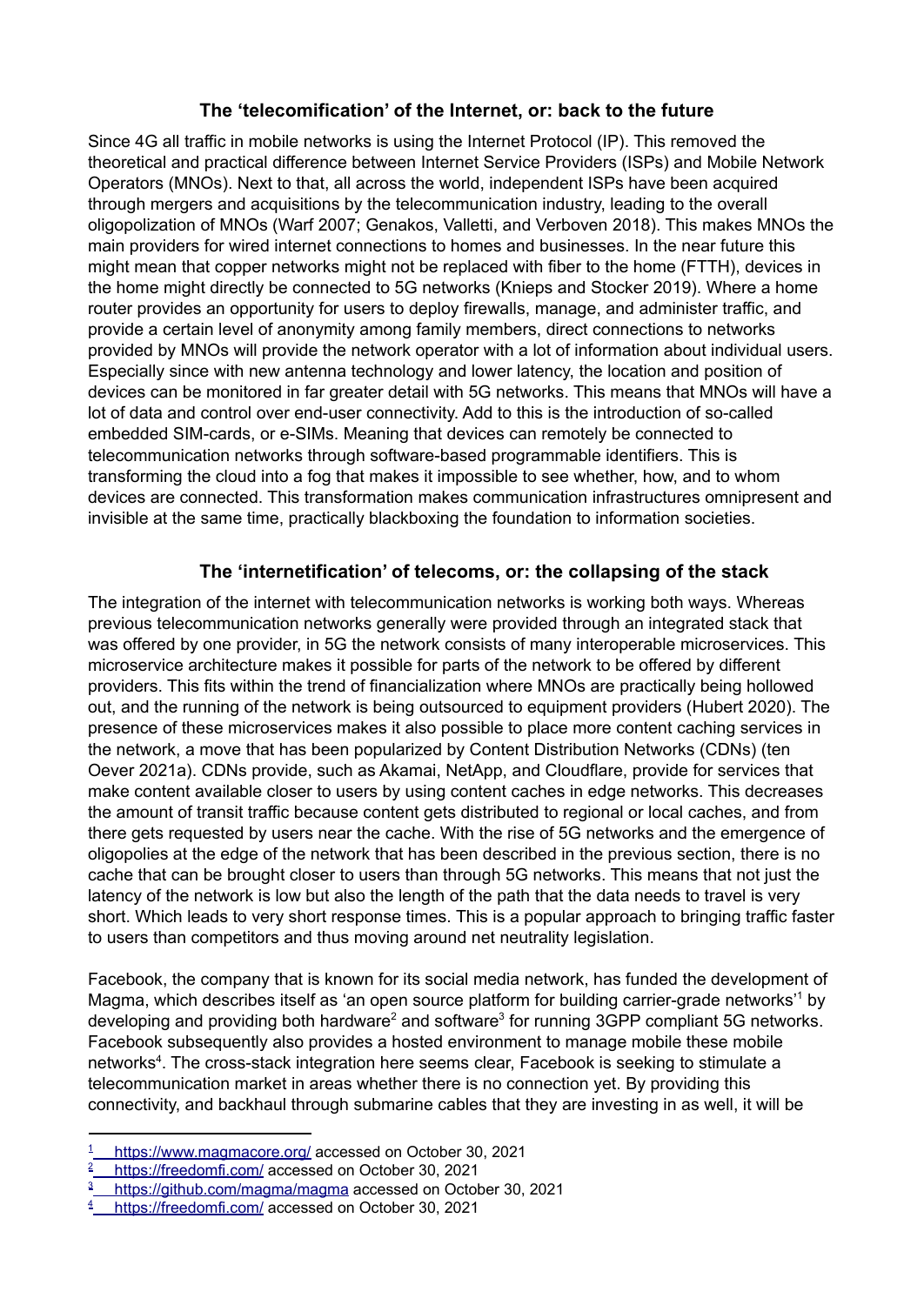very easy to provide locally pre-cached services within networks that have been optimized to deliver Facebook content.

#### **The United States vs China – an ironical geopolitical tussle for control.**

In December 2018 Meng Wanzhou, the Chief Financial Officer (CFO) and daughter of the founder of Huawei was arrested in Vancouver, Canada, based on an extradition request by the United States. This heralded the intensification of a trade war between the United States and China, which culminated in the addition of Huawei equipment to a blacklist, designating the equipment a national security threat, making it impossible for critical infrastructure providers to use Huawei hardware in their network<sup>5</sup>. The United States subsequently went ahead and tried to convince other countries to follow suit (Rühlig and Björk 2020). NATO added fuel to the fire and published a paper titled 'Huawei, 5G, and China as a Security Threat' (Kaska, Beckvard, and Minárik 2019) that concluded that Huawei equipment *could* pose a security threat because of its ties with the Chinese Communist Party and its intelligence apparatus. Interestingly, the United States Department of Defense, NATO reports, nor any of the other countries that followed suit in the implementation of restrictive policies towards Huawei equipment, produced a *technical* reason for the exclusion of Huawei from their networks. The sole reason was that the dominance of Huawei could pose a risk for the market, produce vendor lock-in, and then make it easier for the Chinese government to introduce *backdoors.* This argumentation has been echoed by many international media, whereas there has been no clear indication that this might concretely happen, and if it would, it would probably be the instantaneous end of Huawei usage outside of China.

The allegations of the United States vis à vis Huawei and China are deeply ironical for several reasons. First, as elegantly shown by Yun Wen in 'The Huawei Model' (2020), the emergence of a Chinese telecommunications market is the product of high technology transfer and export tariffs for European and North-American telecommunications equipment. Years of excessive costs had crippled the expansion of Chinese telecommunication networks, leading to an interest by the Chinese state to develop an alternative. When China opened its telecommunications market for foreign investors, relatively low-tech parts were produced or the Chinese locations were used to assembly devices made out of more high-tech parts produced in other south Asian nations, for a while this was even called 'the Chinese disease' (Hong 2017). To simulate a local market and expertise, China adopted its own 3G standard, TD-SCDMA. To reassert itself as a stronger global player, China chose to de-link itself from the global telecommunication standard, to reconnect with stronger expertise at a later stage. At the same time, China became part of the WTO, and was stimulated to stop violating intellectual property and develop its own patent portfolios and engage in international standard-setting. And this is exactly what China and Chinese companies did, causing the second ironical twist in this story.

In standard-setting companies need to declare when they hold a patent over a technology that is being standardized. When a patent becomes part of the standard, the patent is called a Standard Essential Patent (SEP). This means that every time that standard is being implemented, the holder of the SEP should be paid a license fee (unless other arrangements are made, such as patent pools (Bekkers, Iversen, and Blind 2006) or cross-licensing (Shapiro 2000)). Because of the many new functionalities in 5G, there has been a sharp increase in patents in comparison to earlier generations of telecommunication networks (Baron, Blind, and Pohlmann 2011; Baron and Pohlmann 2018). The majority of these patents have been registered by Huawei, only to be followed by Samsung, ZTE, and LG. These four Chinese and Korean-owned companies make up the overwhelming majority of the totality of 5G patents (Pohlmann, Blind, and Heß 2020). Nokia and Ericsson take up the fights and sixth place, and only after that comes an American corporation, namely Qualcomm (ibidem). Meaning that in a relatively short period, Huawei has become at the forefront of telecommunication standardization, exactly as been told by leading

<sup>&</sup>lt;sup>5</sup>\_ <https://docs.fcc.gov/public/attachments/DA-21-309A1.pdf> accessed on November 1, 2021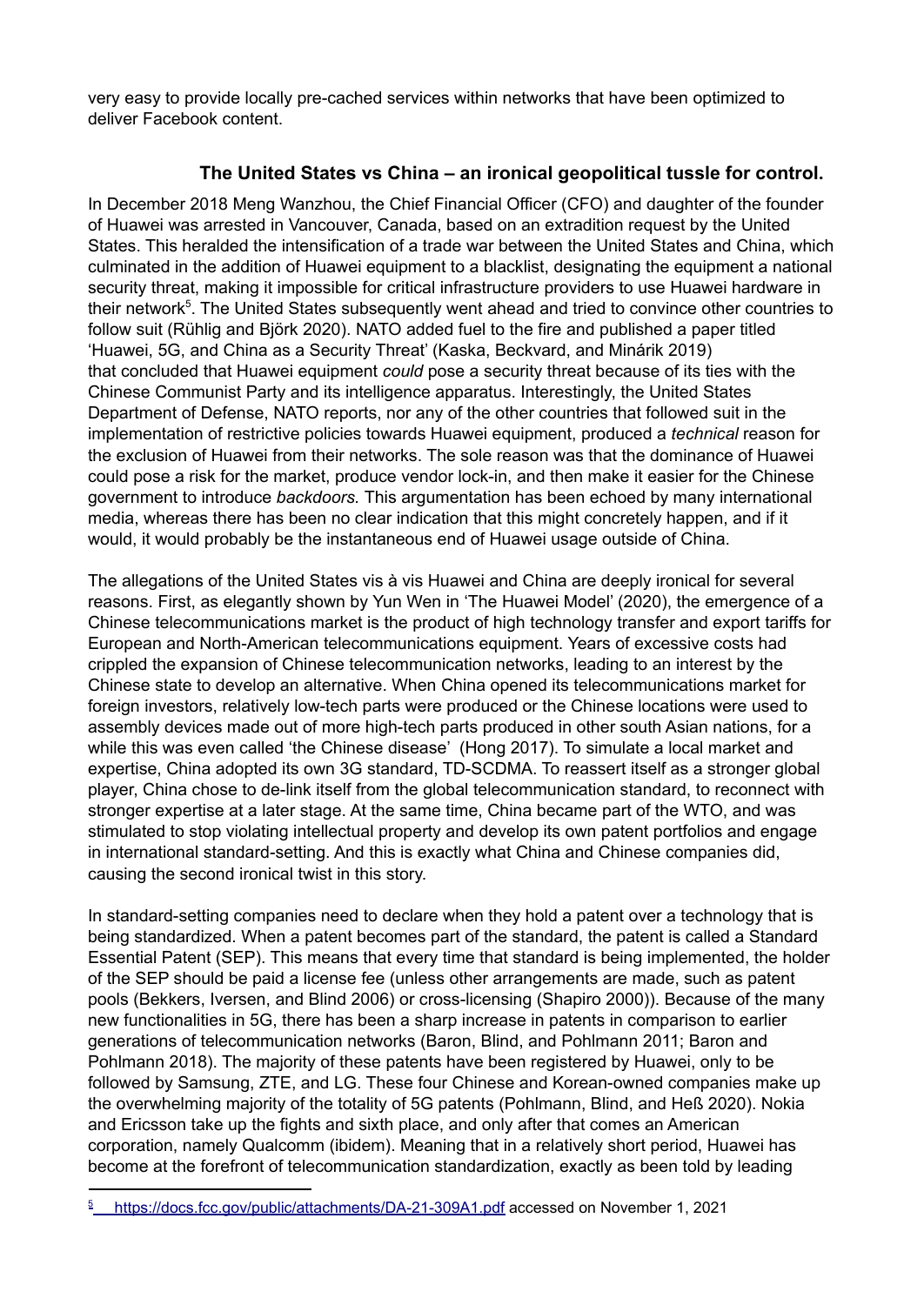countries in the WTO. But when they beat these countries at their own game, it is exactly these countries that cry foul.

The third twist of irony is that not China, but the intelligence services of Great Britain and the United States have been perpetrators of mass surveillance by weakening the security of global communications networks (Rogers and Eden 2017). Furthermore, the United States has been accused time and again of seeking to de-state the governance of communications networks and use North American market parties to control the internet (Carr 2015), now other countries are responding by either establishing rules and regulations to curb that influence, or engage in competition through standard-setting, but both are cast as acts against 'the open internet', or even 'acts of repression'.

The 3GPP has a long history of appealing to the discontent of governments over the usage of communication networks that they do not approve of. Testament to this is the 'lawful intercept'-working group, which has been active in the 3GPP nearly since its inception<sup>6</sup>. In this working group, technical requirements are determined for new technical standards how they should facilitate state surveillance. In 5G this means that Law Enforcement Agencies (LEA) have access to nearly every layer of the 5G stack (Access and Mobility Management Function, Session Management Function, User Plane Function, Control Plane Function, Unified Data Management, and the SMS Function) through a standardized API.

The concern of the United States about Huawei's success in the 3GPP and 5G industry in general, is that it seems to be losing its competitive edge. The protective measures instated by the United States, based on fact-free scaremongering, is typical behavior for a hegemon in decline. Europe used to have the competitive edge in telecommunications in times of the development of GSM (Hillebrand 2001), the United States had the competitive advantage with the development of the Internet (Abbate 1999), and clearly, it is now China that has the competitive advantage in the development of 5G (Dunajcsik and ten Oever 2021).

## **Discussion**

### **Making sense of 5G through network ideologies**

While discussing the architecture of telecommunications networks with standards engineers, it can be complex to discover architectural principles or visions that underpin the development of new telecommunication networks. During a 3GPP meeting, I asked a senior standards engineer for a large telecommunications provider: 'What is 5G optimized for?'. He looked at me and smiled when he said: '5G is not optimized for anything, it is optimized for everything.' He then continued: 'We will implement what we can to develop and explore new earning models.'. This characterizes the rapidly expanding size of the combined 5G standard. The total number of pages describing the 5G standards in the 3GPP is already exceeding that of 4G and the standardization of 5G is expected to continue for several more years. The deployment of 5G will likely lead to the deployment of heterogeneous networks that become more configurable for network operators, and others that have access to the programing interfaces of these networks. This fits with an overall network ideology of network control that departs from the end-to-end architecture of the internet which places control at the edges of the network. Whereas on the internet it was initially expected that all end-hosts were equal, current dynamics play out between consolidated content providers such as Google, Amazon, and Facebook on the one hand, and consolidated network operators on the other, such as Vodafone, China Telecom, MTN, and AT&T, that vie for the access to user data and subscriptions.

<sup>&</sup>lt;sup>6</sup> [https://list.etsi.org/scripts/wa.exe?A0=3GPP\\_TSG\\_SA\\_WG3\\_LI](https://list.etsi.org/scripts/wa.exe?A0=3GPP_TSG_SA_WG3_LI) accessed on October 31, 2021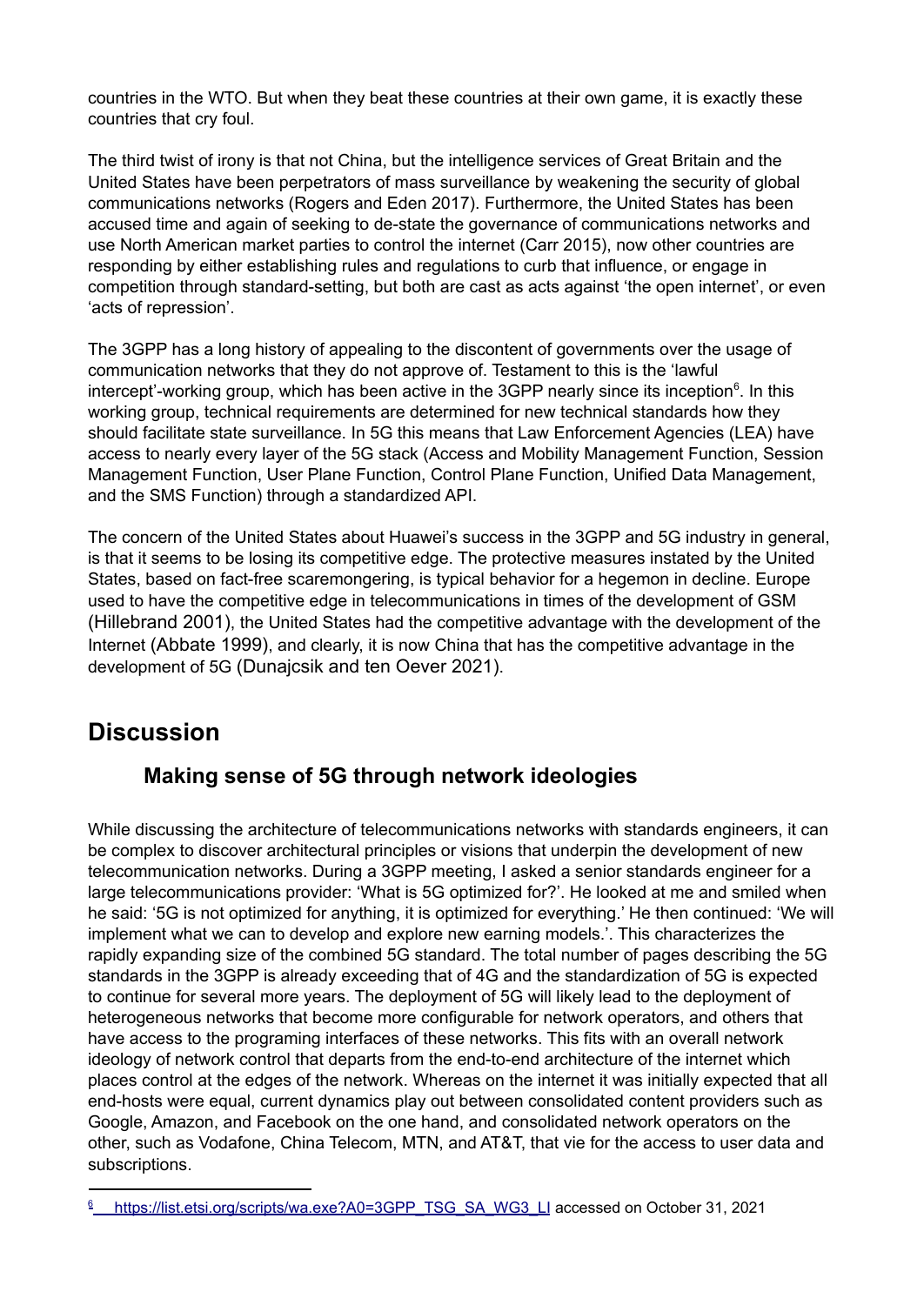Content providers, network operators, networking equipment providers, content distribution networks, and nation-states all have their particular interests where it comes to the development and implementation of communication networks. These parties all aim to control data streams while seeking to benefit at the same time from the network effects of an interconnected network. Continuously infrastructural norms are introduced that accommodate various networking ideologies. Within the standardization and governance of the internet, the accepted overlapping infrastructural norm was one of voluntary interconnection (ten Oever 2021b). But in the governance of telecommunication networks, asymmetrical end-to-end approaches have been common since the early 20<sup>th</sup> century (Zajácz 2019). Therefore, to understand contemporary issues and trends in internet governance, it should no longer be discussed in separation from telecommunication governance. The studying of the rise and decline of the telecommunications regime provides ample examples of the role and impact of regulation on a sector controlled in some geographies by a monopoly whereas in other countries it is controlled and regulated by states (Cowhey 1990; Drake 2000; Frieden 2002).

Another reason for no longer studying telecommunication governance and internet governance separate is the technical integration of both regimes through the IP layer, as well as the institutional ambitions of networking equipment providers and network operators to provide and standardize services outside of the lower layers of the traditional internet stack (see *figure 1*). Therefore a limited understanding of the internet governance regime, namely the idea that Internet governance consists of practices and institutions that produce the logical layer of the internet, is no longer sufficient. Because the networks underpinning the internet, as well as new devices that function as endpoints, and applications that are being run *inside* the network, are changing the nature of inter-connectivity on the internet.



*Figure 1: Standards bodies and technological stack as per the OSI model. Adapted from A. Andersdotter and ARTICLE19.*

To better understand and conceptualize the governance and standardization of transnational communication networks, a new interdisciplinary understanding of them is needed. The tussle over control over data streams through the introduction of infrastructural norms by various actors should be understood as attempts to inscribe network ideologies into technological infrastructures. These network ideologies are more than mere reflections of the interests and values of stakeholder groups, they are the translations into material technology and technology policy of these values. Whereas sociotechnical imaginaries emphasize a joint vision of the future, network ideologies emphasize the technological translation of values, interests, and strategies. This contributes to the understanding of infrastructure as governance (DeNardis and Musiani 2016)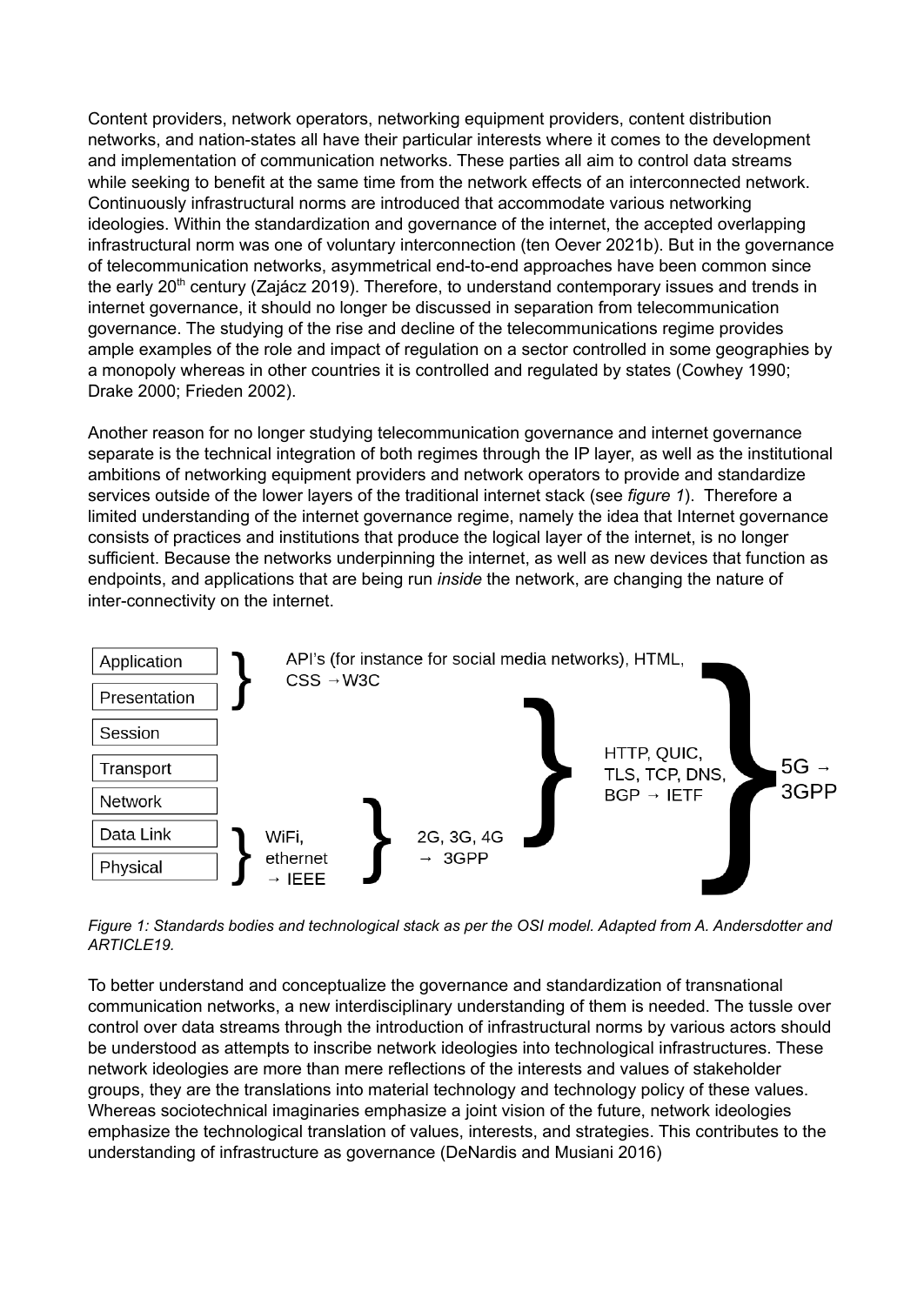## **Conclusion**

The tussle over the distribution of power over data streams between network operators, networking equipment providers, nation-states, and content providers plays out at an ever deeper infrastructural level and is deeply seated in a network ideology of control over users, their data, and the services and content they have access to. The production of new transnational communication infrastructures takes place outside of the confines of traditional internet governance bodies. Actors engaged in the standardization of 5G aim to reconfigure and transform the traditional end-to-end architecture of the Internet by excommunicating the user from control over data streams and providing network operators and content providers with an extensive programmable infrastructure. The programmable infrastructure, leveraged by concepts of network function virtualization, software-defined networking, network slicing, and beamforming antennas on small cells, provides a high density, low latency, high bandwidth, high capacity grid for data extraction and the shaping of urban spaces. The tussle over the shaping *over* the shaping on this infrastructure has led to geopolitical tussles between the United States and China. This has not been founded in technological materiality, but rather in the trauma of a hegemon in decline that is being beaten at its own game by a rising power.

The concept of network ideology helps to discern between the shiny produced visions of future technologies and that builds support and legitimizes the development and integration of infrastructures and the underlying tussle for power and control that take place in the material production of infrastructure in standardization and governance processes.

## **Acknowledgments**

Niels ten Oever gratefully acknowledges funding from the Dutch Research Council (NWO) through grant MVI.19.032 as part of the programme 'Maatschappelijk Verantwoord Innoveren (MVI)'. I am particularly thankful and indebted for the discussions with my colleague Peter 'Maxigas' Dunajcsik within the framework of 'the People's 5G Lab' and the 'Cybertopologies' reading group hosted by Svitlana Matviyenko. Acknowledgments

## **References**

Abbate, Janet. 1999. *Inventing the Internet*. Inside Technology. Cambridge, MA: The MIT Press.

- Ankney, Kristine R., and Gezinus J. Hidding. 2005. "Fast-Follower Advantages and Network Externalities in IT-Driven Markets." *Journal of Information Science & Technology* 2 (2).
- Balzarova, Michaela A., and Pavel Castka. 2012. "Stakeholders' Influence and Contribution to Social Standards Development: The Case of Multiple Stakeholder Approach to ISO 26000 Development." *Journal of Business Ethics* 111 (2): 265–79. https://doi.org/10.1007/s10551-012-1206-9.
- Barnes, William, Myles Gartland, and Martin Stack. 2004. "Old Habits Die Hard:Path Dependency and Behavioral Lock-In." *Journal of Economic Issues* 38 (2): 371–77. https://doi.org/10.1080/00213624.2004.11506696.
- Baron, Justus, Knut Blind, and Tim Pohlmann. 2011. "Essential Patents and Standard Dynamics." In *2011 7th International Conference on Standardization and Innovation in Information Technology (SIIT)*, 1–16. IEEE.
- Baron, Justus, and Olia Kanevskaia. 2021. "Global Competition for Leadership Positions in Standards Development Organizations." SSRN. https://doi.org/10.2139/ssrn.3818143.
- Baron, Justus, and Tim Pohlmann. 2018. "Mapping Standards to Patents Using Declarations of Standard-Essential Patents." *Journal of Economics & Management Strategy* 27 (3): 504–34.
- Bekkers, Rudi, Christian Catalini, Arianna Martinelli, and Timothy Simcoe. 2012. "Intellectual Property Disclosure in Standards Development." In *Conference Proceedings of the NBER Conference on Standards, Patents & Innovation*, 10.
- Bekkers, Rudi, Eric Iversen, and Knut Blind. 2006. "Patent Pools and Non-Assertion Agreements: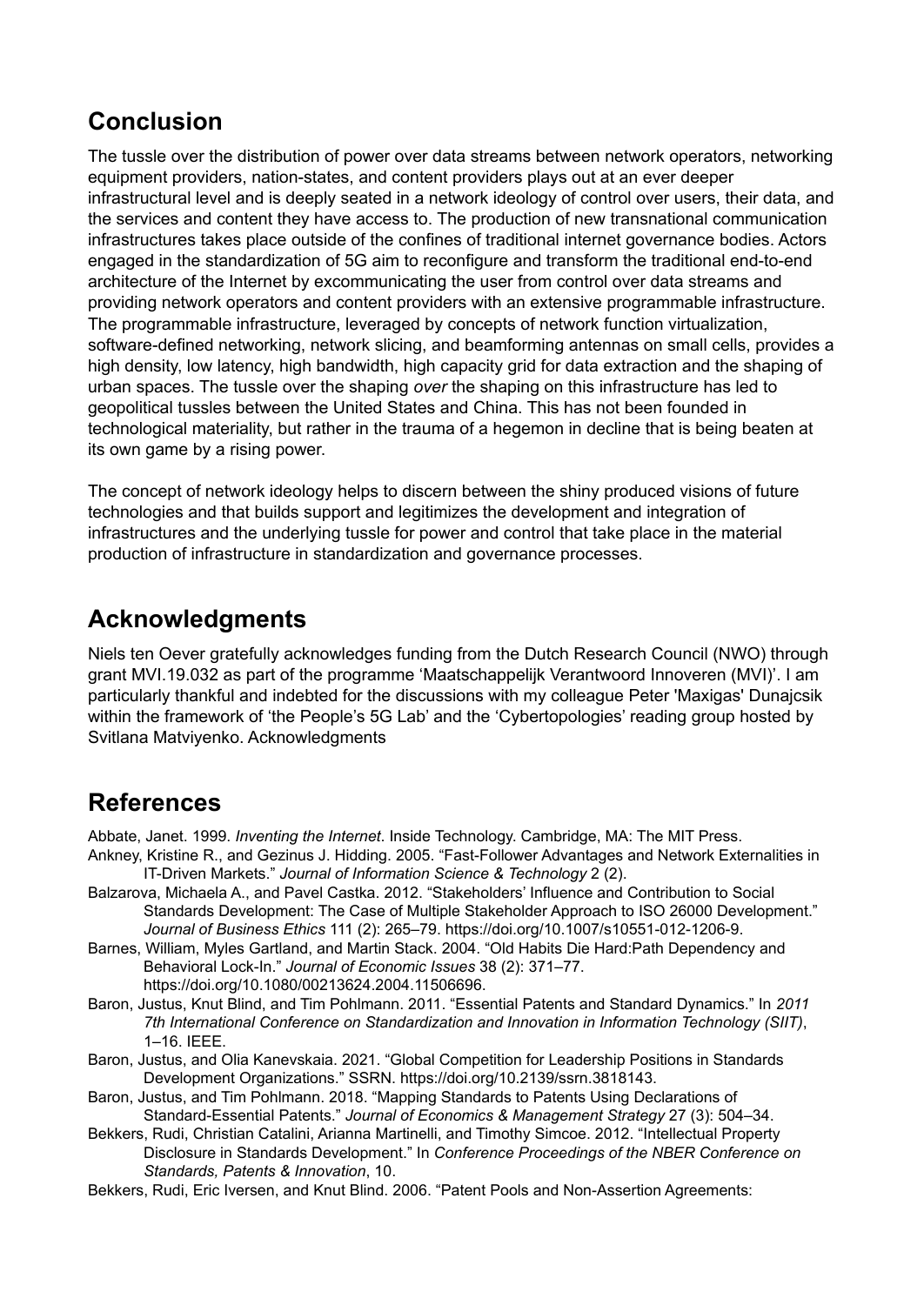Coordination Mechanisms for Multi-Party IPR Holders in Standardization." In *Paper for the EASST 2006 Conference, Lausanne, Switzerland*.

- Bory, Paolo. 2020. *The Internet Myth: From the Internet Imaginary to Network Ideologies*. University of Westminster Press.
- Bowker, Geoffrey C., Karen Baker, Florence Millerand, and David Ribes. 2010. "Toward Information Infrastructure Studies: Ways of Knowing in a Networked Environment." In *International Handbook of Internet Research*, edited by Jeremy Hunsinger, Lisbeth Klastrup, and Matthew Allen, 97–117. Dordrecht: Springer Netherlands. https://doi.org/10.1007/978-1-4020-9789-8\_5.
- Braman, Sandra. 2011. "The Framing Years: Policy Fundamentals in the Internet Design Process, 1969–1979." *The Information Society* 27 (5): 295–310. https://doi.org/10.1080/01972243.2011.607027.
- ———. 2012. "Privacy by Design: Networked Computing, 1969–1979." *New Media & Society* 14 (5): 798–814. https://doi.org/10.1177/1461444811426741.
- Cargill, Carl F. 2011. "Why Standardization Efforts Fail." *Journal of Electronic Publishing* 14 (1). https://doi.org/10.3998/3336451.0014.103.
- Carr, Madeline. 2015. "Power Plays in Global Internet Governance." *Millennium* 43 (2): 640–59. https://doi.org/10.1177/0305829814562655.
- Castka, Pavel, and Michaela A. Balzarova. 2008. "The Impact of ISO 9000 and ISO 14000 on Standardisation of Social Responsibility—an inside Perspective." *International Journal of Production Economics*, Research and Applications in E-Commerce and Third-Party Logistics Management, 113 (1): 74–87. https://doi.org/10.1016/j.ijpe.2007.02.048.
- Cath, C. 2021. "Changing Minds and Machines: A Case Study of Human Rights Advocacy in the Internet Engineering Task Force (IETF)." PhD Thesis, University of Oxford.
- Clark, David. 2018. *Designing an Internet*. 1 edition. Cambridge, MA: The MIT Press.
- Cohen, Julie E. 2019. *Between Truth and Power: The Legal Constructions of Informational Capitalism*. Oxford University Press.
- Cowhey, Peter F. 1990. "The International Telecommunications Regime: The Political Roots of Regimes for High Technology." *International Organization* 44 (2): 169–99. https://doi.org/10.1017/S0020818300035244.
- DeNardis, Laura. 2009. *Protocol Politics: The Globalization of Internet Governance.* Cambridge, MA: MIT Press.
	- ———. 2020. *The Internet in Everything: Freedom and Security in a World with No off Switch*. Yale University Press.
- DeNardis, Laura, and Francesca Musiani. 2016. "Governance by Infrastructure." In *The Turn to Infrastructure in Internet Governance*, edited by Francesca Musiani, Derrick L. Cogburn, Laura DeNardis, and Nanette S. Levinson, 3–21. Information Technology and Global Governance. New York: Palgrave Macmillan US. https://doi.org/10.1057/9781137483591\_1.
- Drake, William J. 2000. "Rise and Decline of the International Telecommunications Regime." In *Regulating the Global Information Society*, edited by Christopher Marsden. London: Routledge.
- Dunajcsik, Peter "Maxigas," and Niels ten Oever. 2021. "Geopolitics in the Infrastructural Ideologies of 5G." *AoIR Selected Papers of Internet Research*, September. https://doi.org/10.5210/spir.v2021i0.12163.
- Easterling, Keller. 2014. *Extrastatecraft: The Power of Infrastructure Space*. Verso Books. Ermoshina, Ksenia, and Francesca Musiani. 2019. "'Standardising by Running Code': The Signal Protocol and de Facto Standardisation in End-to-End Encrypted Messaging." *Internet Histories* 3 (3–4):
	- 343–63. https://doi.org/10.1080/24701475.2019.1654697.
- Frieden, Rob. 2002. "Revenge of the Bellheads: How the Netheads Lost Control of the Internet." *Telecommunications Policy* 26 (7): 425–44. https://doi.org/10.1016/S0308-5961(02)00025-3.
- Galloway, Alexander R. 2006. *Protocol: How Control Exists After Decentralization*. New Ed edition. Cambridge, Mass.: MIT Press.
- Galloway, Alexander R., Eugene Thacker, and McKenzie Wark. 2013. *Excommunication: Three Inquiries in Media and Mediation*. University of Chicago Press.
- Genakos, Christos, Tommaso Valletti, and Frank Verboven. 2018. "Evaluating Market Consolidation in Mobile Communications." *Economic Policy* 33 (93): 45–100. https://doi.org/10.1093/epolic/eix020.
- Gurses, Seda, and Joris Van Hoboken. 2017. "Privacy after the Agile Turn."
- Haggart, Blayne, Natasha Tusikov, and Jan Aart Scholte, eds. 2021. *Power and Authority in Internet Governance: Return of the State?* 1st edition. Abingdon, Oxon ; New York, NY: Routledge.
- Harcourt, Alison, George Christou, and Seamus Simpson. 2020. *Global Standard Setting in Internet Governance*. Oxford University Press.
- Hillebrand, Friedhelm, ed. 2001. *GSM and UMTS: The Creation of Global Mobile Communication*. Chichester ; New York: Wiley.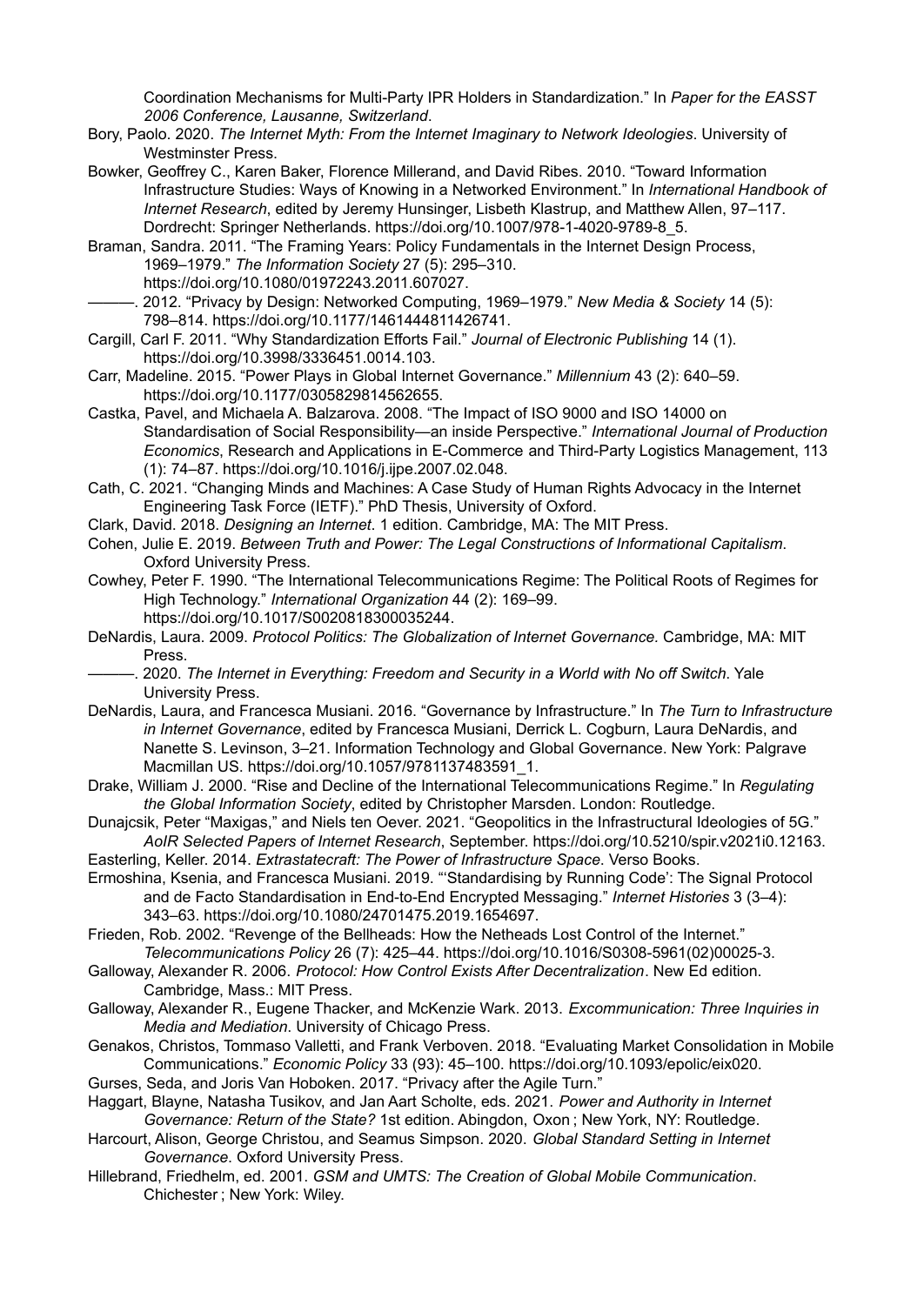- Hofmann, Jeanette. 2005. "Internet Governance: A Regulative Idea in Flux." SSRN Scholarly Paper ID 2327121. Rochester, NY: Social Science Research Network. https://papers.ssrn.com/abstract=2327121.
- Hong, Yu. 2017. *Networking China: The Digital Transformation of the Chinese Economy*. Illustrated edition. Urbana, Chicago, and Springfield: University of Illinois Press.
- Hubert, Bert. 2020. "5G: The Outsourced Elephant in the Room." *Bert Hubert's Writings* (blog). January 20, 2020. https://berthub.eu/articles/posts/5g-elephant-in-the-room/.
- Internet Architecture Board. 1996. "RFC1958 Architectural Principles of the Internet." RFC-Series. RFC Editor. https://tools.ietf.org/html/rfc1958.
- Jakobs, Kai. 2000. *Standardisation Processes in IT: Impact, Problems and Benefits of User Participation*. XProfessional Computing. Vieweg+Teubner Verlag. https://doi.org/10.1007/978-3-322-86847-3.
- Jakobs, Kai, Rob Procter, and Robin Williams. 1996. "Users and Standardization—Worlds Apart? The Example of Electronic Mail." *StandardView* 4 (4): 183–91.
- Jasanoff, Sheila, ed. 2004. *States of Knowledge: The Co-Production of Science and Social Order*. London: Routledge.
- Jasanoff, Sheila, and Sang-Hyun Kim. 2015. *Dreamscapes of Modernity: Sociotechnical Imaginaries and the Fabrication of Power*. University of Chicago Press.
- Kaska, Kadri, Henrik Beckvard, and Tomáš Minárik. 2019. "Huawei, 5G and China as a Security Threat." *NATO Cooperative Cyber Defence Center for Excellence (CCDCOE)* 28.
- Katz, Michael L., and Carl Shapiro. 1985. "Network Externalities, Competition, and Compatibility." *The American Economic Review* 75 (3): 424–40.
- Knieps, Günter, and Volker Stocker. 2019. *The Future of the Internet: Innovation, Integration and Sustainability*. Nomos Verlag.
- Lampland, Martha, and Susan Leigh Star, eds. 2008. *Standards and Their Stories: How Quantifying, Classifying, and Formalizing Practices Shape Everyday Life*. 1st edition. Ithaca: Cornell University Press.
- Marx, Leo. 1956. "The Machine in the Garden." *New England Quarterly*, 27–42.

Morris, John, and Alan Davidson. 2003. "Policy Impact Assessments: Considering the Public Interest in Internet Standards Development." In *Proceedings of the 31th Research Conference on Communication, Information and Internet Policy (TPRC 2003)*. Washington DC. https://cdt.org/wp-content/uploads/publications/pia.pdf.

- Mosco, Vincent. 2005. *The Digital Sublime: Myth, Power, and Cyberspace*. The MIT Press.
	- ———. 2019. *The Smart City in a Digital World*. Emerald Group Publishing.
- Mueller, Milton. 2002. *Ruling the Root Internet Governance and the Taming of Cyberspace*. Cambridge, Mass.: MIT Press.
	- ———. 2010. *Networks and States: The Global Politics of Internet Governance*. MIT press.
- Musiani, Francesca, Derrick L. Cogburn, Laura DeNardis, and Nanette S. Levinson, eds. 2016. *The Turn to Infrastructure in Internet Governance*. New York: Palgrave Macmillan.
- Nottingham, Mark. 2020. "RFC8890 The Internet Is for End Users." RFC Editor. https://tools.ietf.org/html/rfc8890.
- Nye, David E. 1996. *American Technological Sublime*. MIT Press.
- Pohlmann, Tim. 2014. "The Evolution of ICT Standards Consortia." *Communications & Strategies*, no. 95: 17.
- Pohlmann, Tim, Knut Blind, and Philipp Heß. 2020. "Fact Finding Study on Patents Declared to the 5G Standard."
- Pohlmann, Tim, Peter Neuhäusler, and Knut Blind. 2016. "Standard Essential Patents to Boost Financial Returns." *R&D Management* 46 (S2): 612–30.
- Powell, Alison B. 2021. *Undoing Optimization: Civic Action in Smart Cities*. Yale University Press.
- Powers, Shawn M., and Michael Jablonski. 2015. *The Real Cyber War: The Political Economy of Internet Freedom*. University of Illinois Press.
- Rendón Schneir, Juan, Jason Whalley, Teodosio Pérez Amaral, and Gérard Pogorel. 2018. "The Implications of 5G Networks: Paving the Way for Mobile Innovation?" *Telecommunications Policy*, The implications of 5G networks: Paving the way for mobile innovation?, 42 (8): 583–86. https://doi.org/10.1016/j.telpol.2018.06.001.
- Rogers, Michael, and Grace Eden. 2017. "Digital Citizenship and Surveillance| The Snowden Disclosures, Technical Standards, and the Making of Surveillance Infrastructures." *International Journal of Communication* 11 (0): 22.
- Rühlig, Tim, and Maja Björk. 2020. "What to Make of the Huawei Debate? 5G Network Security and Technology Dependency in Europe." *UI Paper, Swedish Institute of International Affairs*.
- Russell, Andrew L. 2014. *Open Standards and the Digital Age*. Cambridge University Press.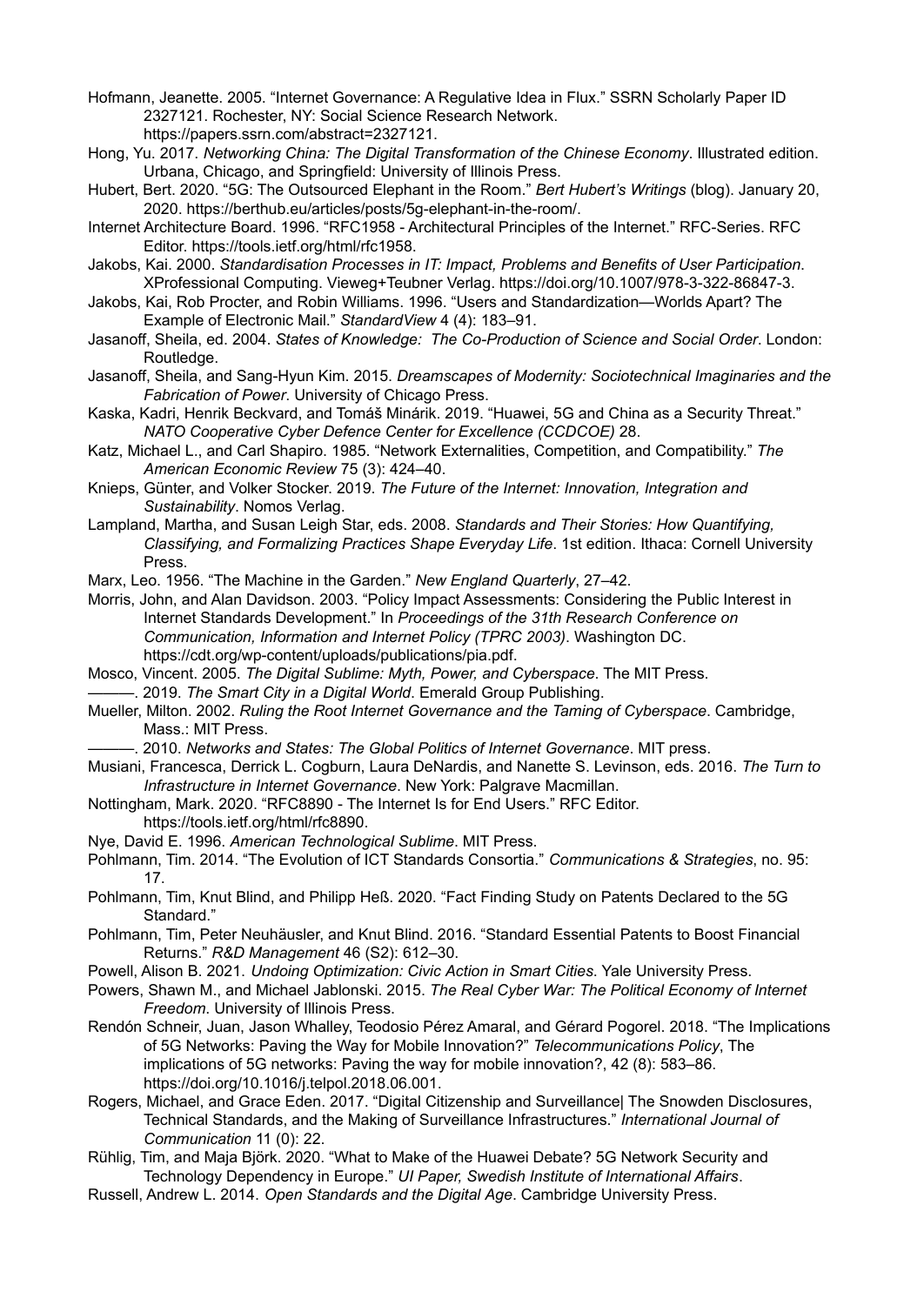- Satchell, Christine, and Paul Dourish. 2009. "Beyond the User: Use and Non-Use in HCI." In *Proceedings of the 21st Annual Conference of the Australian Computer-Human Interaction Special Interest Group: Design: Open 24/7*, 9–16. OZCHI '09. New York, NY, USA: Association for Computing Machinery. https://doi.org/10.1145/1738826.1738829.
- Shapiro, Carl. 2000. "Navigating the Patent Thicket: Cross Licenses, Patent Pools, and Standard Setting." *Innovation Policy and the Economy* 1 (January): 119–50. https://doi.org/10.1086/ipe.1.25056143.
- Shin, Dong-Hee, Hongbum Kim, and Junseok Hwang. 2015. "Standardization Revisited: A Critical Literature Review on Standards and Innovation." *Computer Standards & Interfaces* 38: 152–57.
- Sowell, Jesse H. 2012. "Empirical Studies of Bottom-up Internet Governance." In *Proceedings of the 40th Research Conference on Communication, Information and Internet Policy (TPRC 2012)*. Washington DC.
- Star, Susan Leigh. 1999. "The Ethnography of Infrastructure." *American Behavioral Scientist*, no. 3: 377–91.
- Star, Susan Leigh, and Karen Ruhleder. 1994. "Steps towards an Ecology of Infrastructure: Complex Problems in Design and Access for Large-Scale Collaborative Systems." In , 253–64. CSCW '94. ACM. https://doi.org/10.1145/192844.193021.
- Steger, Manfred. 2009. "Political Ideologies and Social Imaginaries in the Global Age." *Global Justice : Theory Practice Rhetoric* 2. https://doi.org/10.21248/gjn.2.0.13.
- Sturken, Marita, Douglas Thomas, and Sandra J. Ball-Rokeach, eds. 2004. *Technological Visions: The Hopes and Fears That Shape New Technologies*. Philadelphia: Temple University Press,U.S.
- ten Oever, Niels. 2018. "Productive Contestation, Civil Society, and Global Governance: Human Rights as a Boundary Object in ICANN." *Policy & Internet* 11 (June): 37–60. https://doi.org/10.1002/poi3.172.
- ———. 2021a. "Covid-19 and the Stripping of Power from the Edges." In *COVID-19 from the Margins*, 271. Theory on Demand. Amsterdam: Institute of Network Cultures. https://networkcultures.org/blog/publication/covid-19-from-the-margins-pandemic-invisibilities-policie
- s-and-resistance-in-the-datafied-society/. ———. 2021b. "Norm Conflict in the Governance of Transnational and Distributed Infrastructures: The Case of Internet Routing." *Globalizations*, 1–17.
- ———. 2021c. "'This Is Not How We Imagined It' Technological Affordances, Economic Drivers and the Internet Architecture Imaginary." *New Media & Society* 23 (2).
- Teubner, Lisa K., Joachim Henkel, and Rudi Bekkers. 2021. "Industry Consortia in Mobile Telecommunications Standards Setting: Purpose, Organization and Diversity." *Telecommunications Policy* 45 (3): 102059. https://doi.org/10.1016/j.telpol.2020.102059.
- Wagenknecht, Susann, and Matthias Korn. 2016. "Hacking as Transgressive Infrastructuring: Mobile Phone Networks and the German Chaos Computer Club." In *Proceedings of the 19th ACM Conference on Computer-Supported Cooperative Work & Social Computing*, 1104–17. CSCW '16. New York, NY, USA: Association for Computing Machinery. https://doi.org/10.1145/2818048.2820027.
- Warf, Barney. 2007. "Oligopolization of Global Media and Telecommunications and Its Implications for Democracy." *Ethics, Place & Environment* 10 (1): 89–105. https://doi.org/10.1080/13668790601153465.
- Wen, Yun. 2020. *The Huawei Model: The Rise of China's Technology Giant*. 1st edition. Urbana: University of Illinois Press.
- Winseck, Dwayne. 2017. "The Geopolitical Economy of the Global Internet Infrastructure." *Journal of Information Policy* 7: 228–67. https://doi.org/10.5325/jinfopoli.7.2017.0228.
- ———. 2019. "Internet Infrastructure and the Persistent Myth of U.S. Hegemony." In *Information, Technology and Control in a Changing World: Understanding Power Structures in the 21st Century*, edited by Blayne Haggart, Kathryn Henne, and Natasha Tusikov, 93–120. International Political Economy Series. Cham: Springer International Publishing. https://doi.org/10.1007/978-3-030-14540-8\_5.
- Yates, JoAnne, and Craig N. Murphy. 2019. *Engineering Rules: Global Standard Setting since 1880*. JHU Press.
- Zajácz, Rita. 2019. *Reluctant Power: Networks, Corporations, and the Struggle for Global Governance in the Early 20th Century*. MIT Press.
- Zittrain, Jonathan. 2008. *The Future of the Internet–and How to Stop It*. Yale University Press.

# **Biography**

Niels is a postdoctoral researcher with the 'Making the hidden visible: [Co-designing](https://in-sight.it) for public values in [standards-making](https://in-sight.it) and governance'-project at the Media Studies department at the University of Amsterdam. Next to that, he is a research fellow with the Centre for Internet and